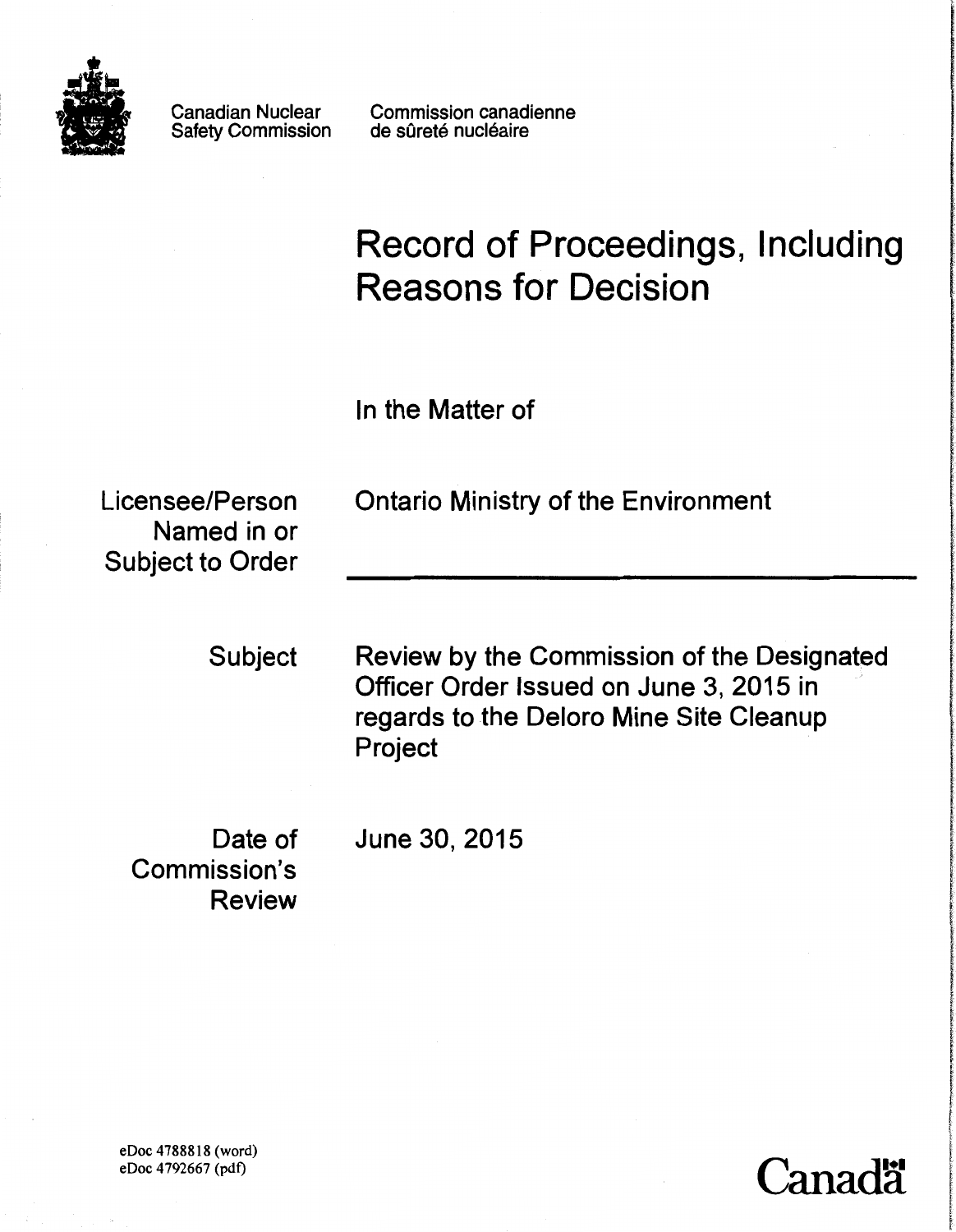# **RECORD OF PROCEEDINGS**

| Licensee/Person named in<br>or subject to order: | <b>Ontario Ministry of the Environment</b>                                                                                            |
|--------------------------------------------------|---------------------------------------------------------------------------------------------------------------------------------------|
| Address/Location:                                | 1259 Gardiners Road, unit 33<br>P.O. Box 22032,<br>Kingston, Ontario<br><b>K7M 8S5</b>                                                |
| Purpose:                                         | Review by the Commission of the Designated Officer Order Issued<br>on June 3, 2015 in regards to the Deloro Mine Site Cleanup Project |
| Order Issued:                                    | June 3, 2015                                                                                                                          |
| Date of Commission's<br>Review:                  | June 30, 2015                                                                                                                         |
| Location:                                        | Canadian Nuclear Safety Commission (CNSC) Public Hearing<br>Room, 280 Slater St., 14th. Floor, Ottawa, Ontario                        |
| Member present:                                  | M. Binder, Chair                                                                                                                      |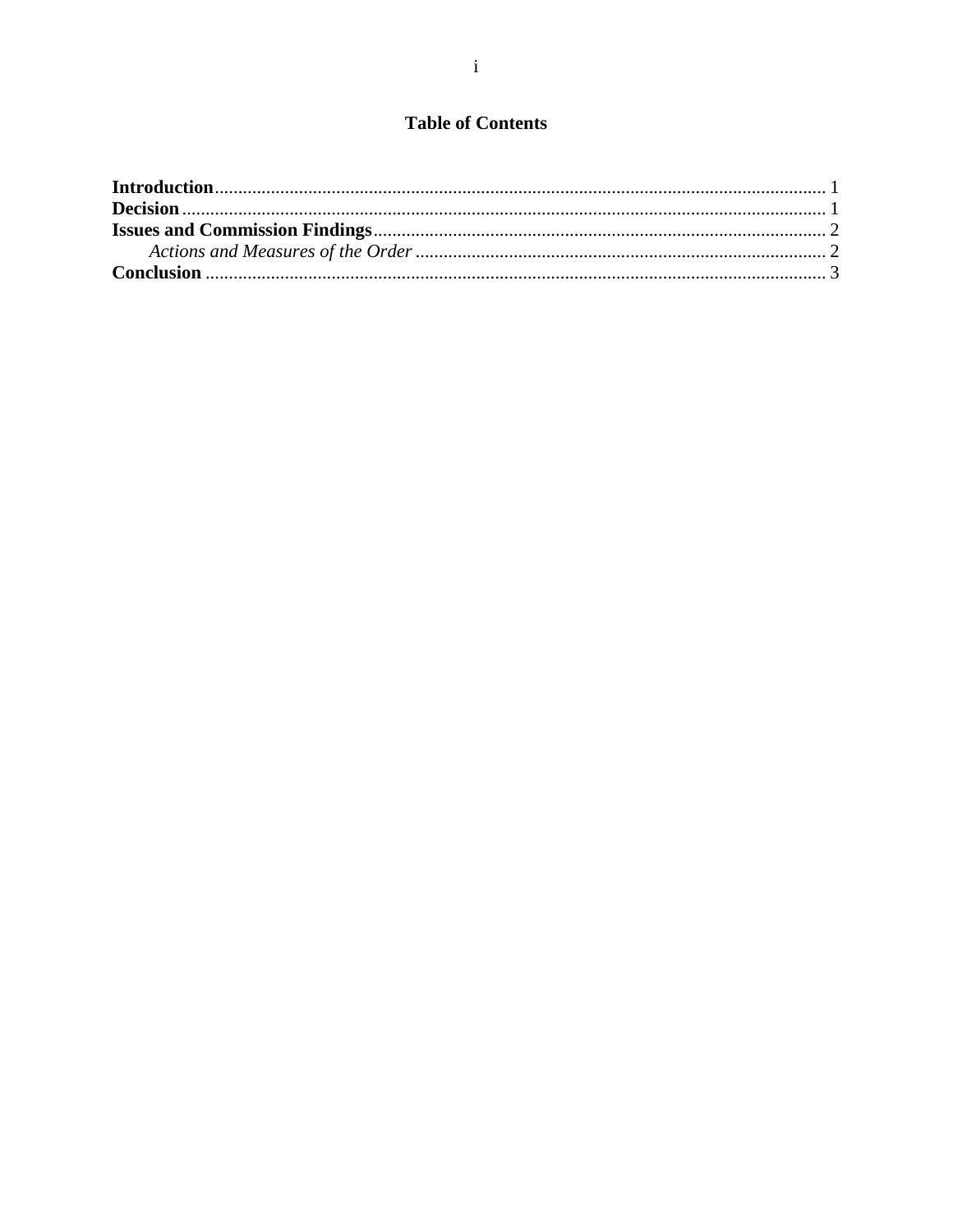# <span id="page-3-0"></span>**Introduction**

- [1](#page-3-2). On June 3, 2015, a Canadian Nuclear Safety Commission<sup>1</sup> (CNSC) Designated Officer issued an Order to the Ontario Ministry of the Environment and Climate Change (MOECC). The Order required the MOECC to immediately comply with specific actions and measures identified in the Order. Among other actions and measures, the MOECC was ordered to immediately cease any remediation activities that may increase environmental risk from cleanup work at the Young's Creek Area Project, develop and implement a contingency plan for the current exigent circumstances, review all work to be conducted in the Young's Creek Area Project, and to prepare an Oversight Plan and a Winter and Spring Management Plan within stated deadlines.
- [2](#page-3-3). Pursuant to subsection 37(6) of the *Nuclear Safety and Control Act*<sup>2</sup> (NSCA), the Designated Officer referred the Order to the Commission for review.
- 3. Pursuant to paragraph 40(1)(*d*) of the NSCA, the Commission provided an opportunity to be heard to the MOECC, as the Licensee subject to and named in the Order. In a letter dated June 19, 2015, the Deputy Minister of the MOECC submitted that they will not be seeking an opportunity to be heard on the Order, and provided the MOECC's commitment to comply with the terms of the Order.
- 4. This *Record of Proceedings* describes the Commission's consideration of the MOECC's submission on the Order, the review of the Order and the reasons for the decision.

# **Issue**

5. In its review of the Order, the Commission was required to confirm, amend, revoke or replace the Order, pursuant to subsection 37(6) of the NSCA.

# **Order Review**

6. Pursuant to section 22 of the NSCA, the President of the Commission established a Panel of the Commission to review the Order. The Commission, in making its decision, considered the Designated Officer Order, including information referred to in the Order (CMD 15-H112), as well as a written submission from the MOECC (CMD 15-H112.1).

# <span id="page-3-1"></span>**Decision**

7. Based on its consideration of the matter, as described in more detail in the following sections of this *Record of Proceedings*,

<span id="page-3-2"></span><sup>&</sup>lt;sup>1</sup> The *Canadian Nuclear Safety Commission* is referred to as the "CNSC" when referring to the organization and its staff in general, and as the "Commission" when referring to the tribunal component.

<span id="page-3-3"></span> $2$  Statutes of Canada (S.C.) 1997, chapter (c.) 9.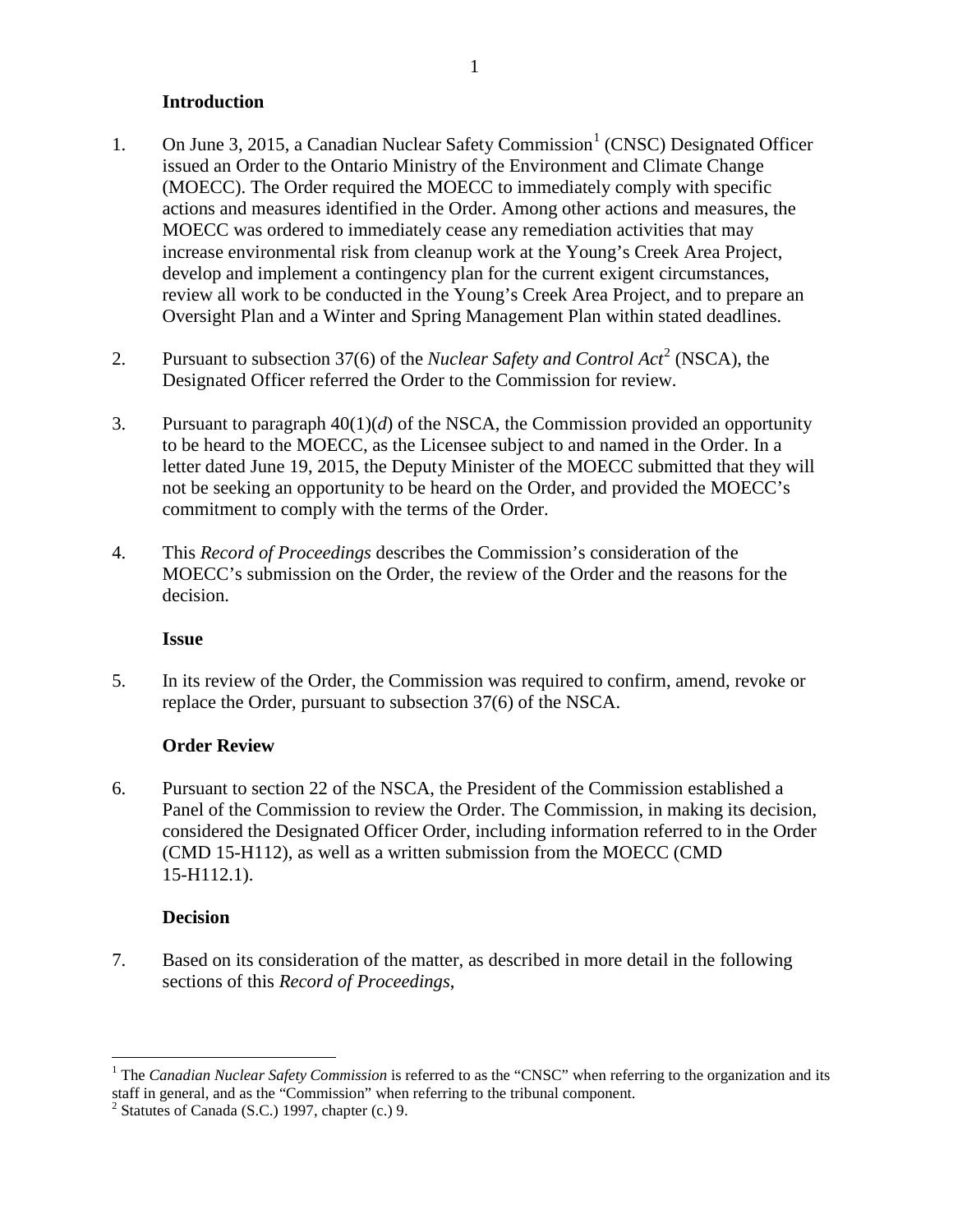the Commission, pursuant to subsection 37(6) of the NSCA, confirms the Designated Officer Order issued to the Ontario Ministry of the Environment and Climate Change on June 3, 2015.

### <span id="page-4-0"></span>**Issues and Commission Findings**

8. In reviewing the Order under subsection 37(6) of the NSCA, the Commission considered the reasonableness of the Order. In this regard, the Commission considered the actions and measures identified in the Order and the information on which the Order was based, as identified in the Order. In this regard, and as elaborated further below, the Commission is satisfied that the Designated Officer, based on the information available, had sufficient evidence and a reasonable basis for issuing an Order to protect the environment until the matter could come before the Commission.

#### *Background*

- 9. The Order states that CNSC staff was notified of an unplanned release of nonradioactive construction waste water to the local environment occurred on April 30, 2015. This release resulted in no significant impact on the environment. CNSC staff received a detailed report on the event on May 21, 2015 and conducted a site visit on May 28, 2015.
- 10. During the site visit, CNSC staff determined that the licensee did not:
	- Have any contingency plans in place to deal with any failures of the temporary aqua barriers
	- Have any action plan in dealing with results from their monitoring program to ensure the stability of the temporary aqua barriers.
	- Have any systems or programs to ensure that every contractor working at the site complies with this licence.
- 11. CNSC staff issued the Designated Officer Order on June 3, 2015.

<span id="page-4-1"></span>*Actions and Measures of the Order* 

- 12. The Order lists the following actions and measures the licensee is required to perform:
	- 1. Immediately cease any remediation activities that may increase environmental risk from cleanup work at the Young's Creek Area project, which is part of the closed Deloro mine.
	- 2. Immediately develop and implement a contingency plan for the current exigent circumstances, that is, to prevent the release of the construction waste water held on-site to the local environment. The MOECC is to provide a verbal report as soon as this contingency plan has been developed and implemented. Documentation of this plan is to be submitted to the CNSC within 30 days of issuance of this order.